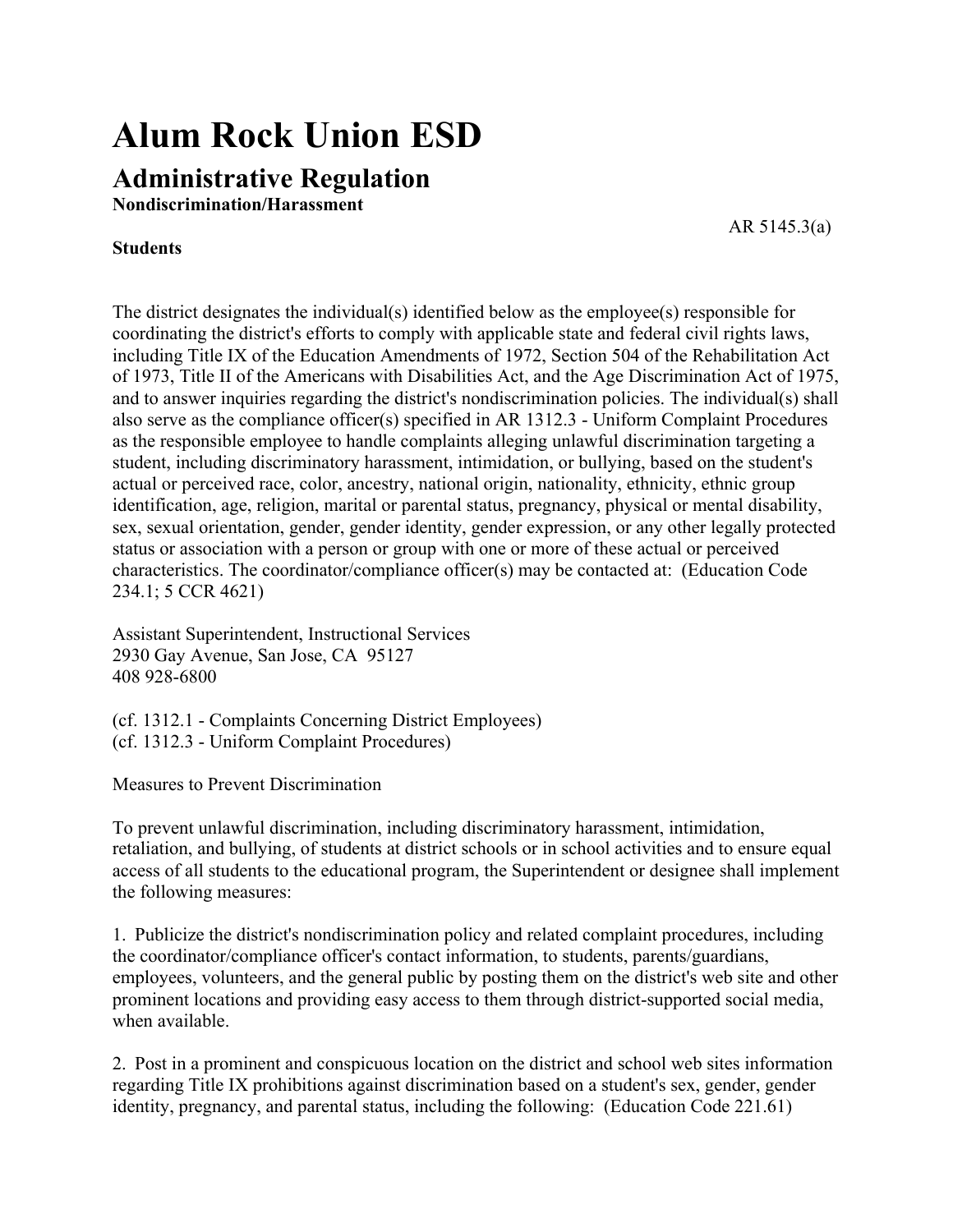a. The name and contact information of the district's Title IX coordinator, including the phone number and email address

b. The rights of students and the public and the responsibilities of the district under Title IX, including a list of rights as specified in Education Code 221.8 and web links to information about those rights and responsibilities located on the web sites of the Office for Equal Opportunity and the U.S. Department of Education's Office for Civil Rights (OCR)

c. A description of how to file a complaint of noncompliance with Title IX in accordance with AR 1312.3 - Uniform Complaint Procedures, which shall include:

(1)An explanation of the statute of limitations within which a complaint must be filed after an alleged incident of discrimination has occurred and how a complaint may be filed beyond the statute of limitations

(2)An explanation of how the complaint will be investigated and how the complainant may further pursue the complaint, including web links to this information on the OCR's web site

(3)A web link to the OCR complaints form and the contact information for the office, including the phone number and email address for the office

(cf. 1113 - District and School Web Sites) (cf. 1114 - District-Sponsored Social Media)

3. Provide to students a handbook that contains age-appropriate information that clearly describes the district's nondiscrimination policy, procedures for filing a complaint, and resources available to students who feel that they have been the victim of any such behavior. (Education Code 234.1)

4. Annually notify all students and parents/guardians of the district's nondiscrimination policy, including its responsibility to provide a safe, nondiscriminatory school environment for all students, including transgender and gender-nonconforming students. The notice shall inform students and parents/guardians that they may request to meet with the compliance officer to determine how best to accommodate or resolve concerns that may arise from the district's implementation of its nondiscrimination policies. The notice shall also inform all students and parents/guardians that, to the extent possible, the district will address any individual student's interests and concerns in private.

(cf. 5145.6 - Parental Notifications)

5. The Superintendent or designee shall ensure that students and parents/guardians, including those with limited English proficiency, are notified of how to access the relevant information provided in the district's nondiscrimination policy and related complaint procedures, notices, and forms in a language they can understand.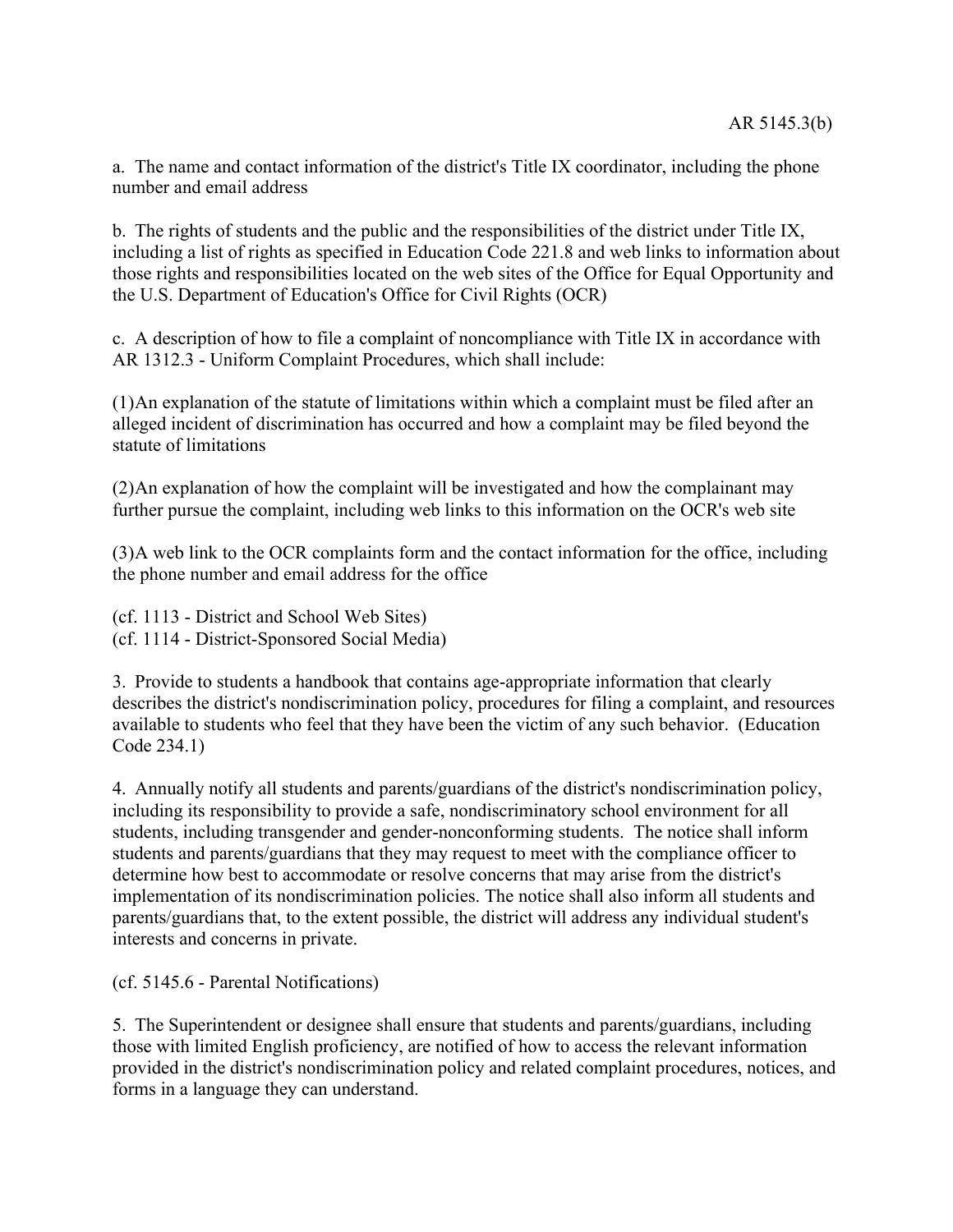If 15 percent or more of students enrolled in a particular district school speak a single primary language other than English, the district's policy, regulation, forms, and notices concerning nondiscrimination shall be translated into that language in accordance with Education Code 234.1 and 48985. In all other instances, the district shall ensure meaningful access to all relevant information for parents/guardians with limited English proficiency.

6. Provide to students, employees, volunteers, and parents/guardians age-appropriate training and information regarding the district's nondiscrimination policy; what constitutes prohibited discrimination, including discriminatory harassment, intimidation, retaliation, or bullying; how and to whom a report of an incident should be made; and how to guard against segregating or stereotyping students when providing instruction, guidance, supervision, or other services to them. Such training and information shall include details of guidelines the district may use to provide a discrimination-free environment for all district students, including transgender and gender-nonconforming students.

(cf. 1240 - Volunteer Assistance) (cf. 4131 - Staff Development) (cf. 4231 - Staff Development) (cf. 4331 - Staff Development)

7. At the beginning of each school year, inform school employees that any employee who witnesses any act of unlawful discrimination, including discriminatory harassment, intimidation, or bullying, against a student is required to intervene if it is safe to do so. (Education Code 234.1)

8. At the beginning of each school year, inform each principal or designee of the district's responsibility to provide appropriate assistance or resources to protect students' privacy rights and ensure their safety from threatened or potentially discriminatory behavior.

Enforcement of District Policy

The Superintendent or designee shall take appropriate actions to reinforce BP 5145.3 - Nondiscrimination/Harassment. As needed, these actions may include any of the following:

1. Removing vulgar or offending graffiti

(cf. 5131.5 - Vandalism and Graffiti)

2. Providing training to students, staff, and parents/guardians about how to recognize unlawful discrimination, how to report it or file a complaint, and how to respond

3. Disseminating and/or summarizing the district's policy and regulation regarding unlawful discrimination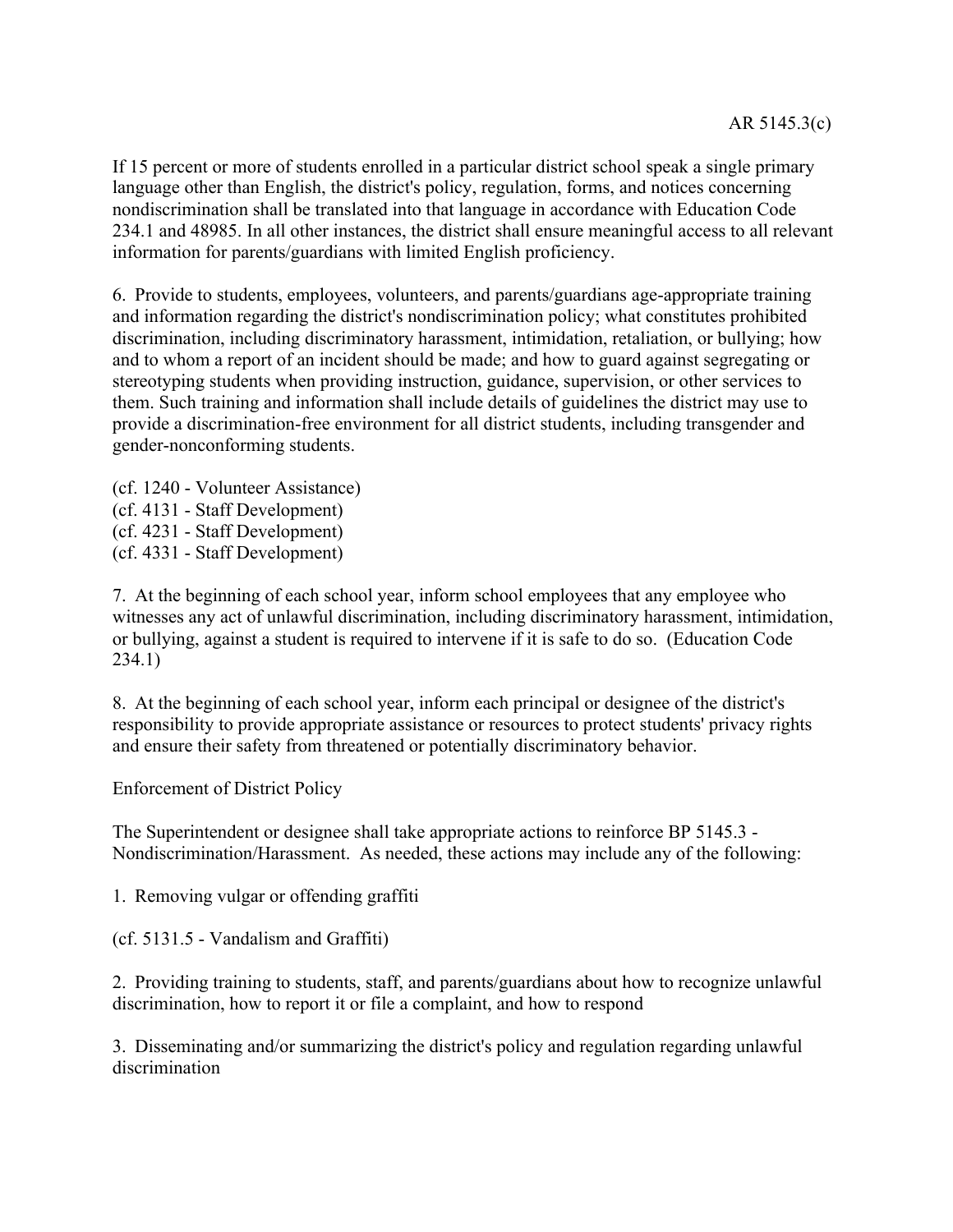4. Consistent with the laws regarding the confidentiality of student and personnel records, communicating the school's response to students, parents/guardians, and the community

(cf. 4112.6/4212.6/4312.6 - Personnel Files) (cf. 4119.23/4219.23/4319.23 - Unauthorized Release of Confidential/Privileged Information) (cf. 5125 - Student Records)

5. Taking appropriate disciplinary action against students, employees, and anyone determined to have engaged in wrongdoing in violation of district policy, including any student who is found to have filed a complaint of discrimination that he/she knew was not true

(cf. 4118 - Suspension/Disciplinary Action) (cf. 4218 - Dismissal/Suspension/Disciplinary Action) (cf. 5144 - Discipline) (cf. 5144.1 - Suspension and Expulsion/Due Process) (cf. 5144.2 - Suspension and Expulsion/Due Process (Students with Disabilities))

(cf. 6159.4 - Behavioral Interventions for Special Education Students)

Process for Initiating and Responding to Complaints

Any student who feels that he/she has been subjected to unlawful discrimination described above or in district policy is strongly encouraged to immediately contact the compliance officer, principal, or any other staff member. In addition, any student who observes any such incident is strongly encouraged to report the incident to the compliance officer or principal, whether or not the alleged victim files a complaint.

Any school employee who observes an incident of unlawful discrimination, including discriminatory harassment, intimidation, retaliation, or bullying, or to whom such an incident is reported shall report the incident to the compliance officer or principal within a school day, whether or not the alleged victim files a complaint.

Any school employee who witnesses an incident of unlawful discrimination, including discriminatory harassment, intimidation, retaliation, or bullying, shall immediately intervene to stop the incident when it is safe to do so. (Education Code 234.1)

When a verbal report of unlawful discrimination, including discriminatory harassment, intimidation, retaliation, or bullying, is made to or received by the principal or compliance officer, he/she shall make a note of the report and encourage the student or parent/guardian to file the complaint in writing, pursuant to the provisions in AR 1312.3 - Uniform Complaint Procedures. Once notified verbally or in writing, the principal or compliance officer shall begin the investigation and shall implement immediate measures necessary to stop the discrimination and ensure that all students have access to the educational program and a safe school environment. Any interim measures adopted to address unlawful discrimination shall, to the extent possible, not disadvantage the complainant or a student who is the victim of the alleged unlawful discrimination.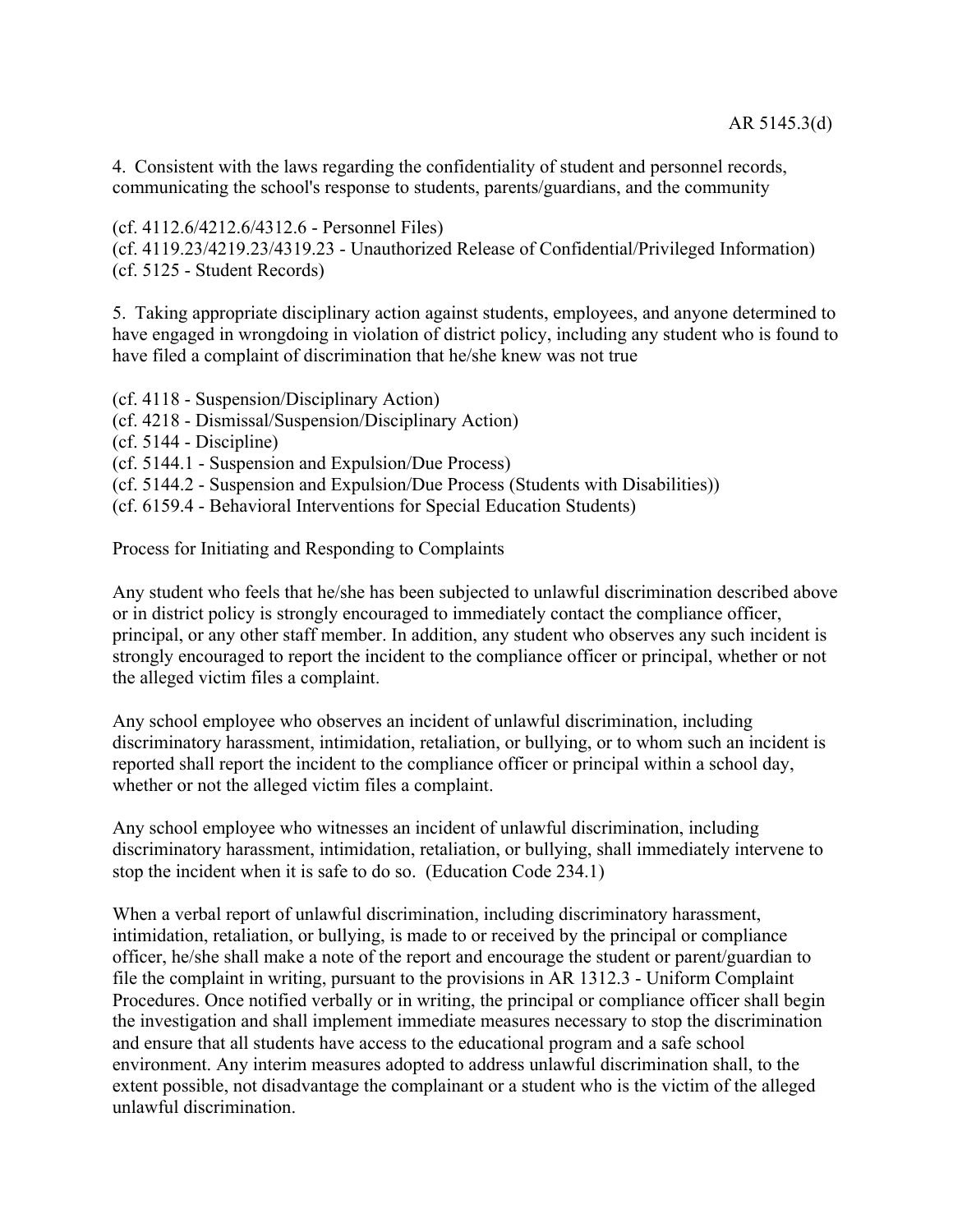Any report or complaint alleging unlawful discrimination by the principal, compliance officer, or any other person to whom a report would ordinarily be made or complaint filed shall instead be made to or filed with the Superintendent or designee who shall determine how the complaint will be investigated.

(cf. 5141.4 - Child Abuse Prevention and Reporting)

Transgender and Gender-Nonconforming Students

Gender identity of a student means the student's gender-related identity, appearance, or behavior as determined from the student's internal sense of his/her gender, whether or not that genderrelated identity, appearance, or behavior is different from that traditionally associated with the student's physiology or assigned sex at birth.

Gender expression means a student's gender-related appearance and behavior, whether stereotypically associated with the student's assigned sex at birth. (Education Code 210.7)

Gender transition refers to the process in which a student changes from living and identifying as the sex assigned to the student at birth to living and identifying as the sex that corresponds to the student's gender identity.

Gender-nonconforming student means a student whose gender expression differs from stereotypical expectations.

Transgender student means a student whose gender identity is different from the gender he/she was assigned at birth.

Regardless of whether they are sexual in nature, acts of verbal, nonverbal, or physical aggression, intimidation, or hostility that are based on sex, gender identity, or gender expression, or that have the purpose or effect of producing a negative impact on the student's academic performance or of creating an intimidating, hostile, or offensive educational environment are prohibited. Examples of the types of conduct which are prohibited in the district and which may constitute gender-based harassment include, but are not limited to:

1. Refusing to address a student by a name and the pronouns consistent with his/her gender identity

2. Disciplining or disparaging a student or excluding him/her from participating in activities for behavior or appearance that is consistent with his/her gender identity or that does not conform to stereotypical notions of masculinity or femininity, as applicable

3. Blocking a student's entry to the bathroom that corresponds to his/her gender identity

4. Taunting a student because he/she participates in an athletic activity more typically favored by a student of the other sex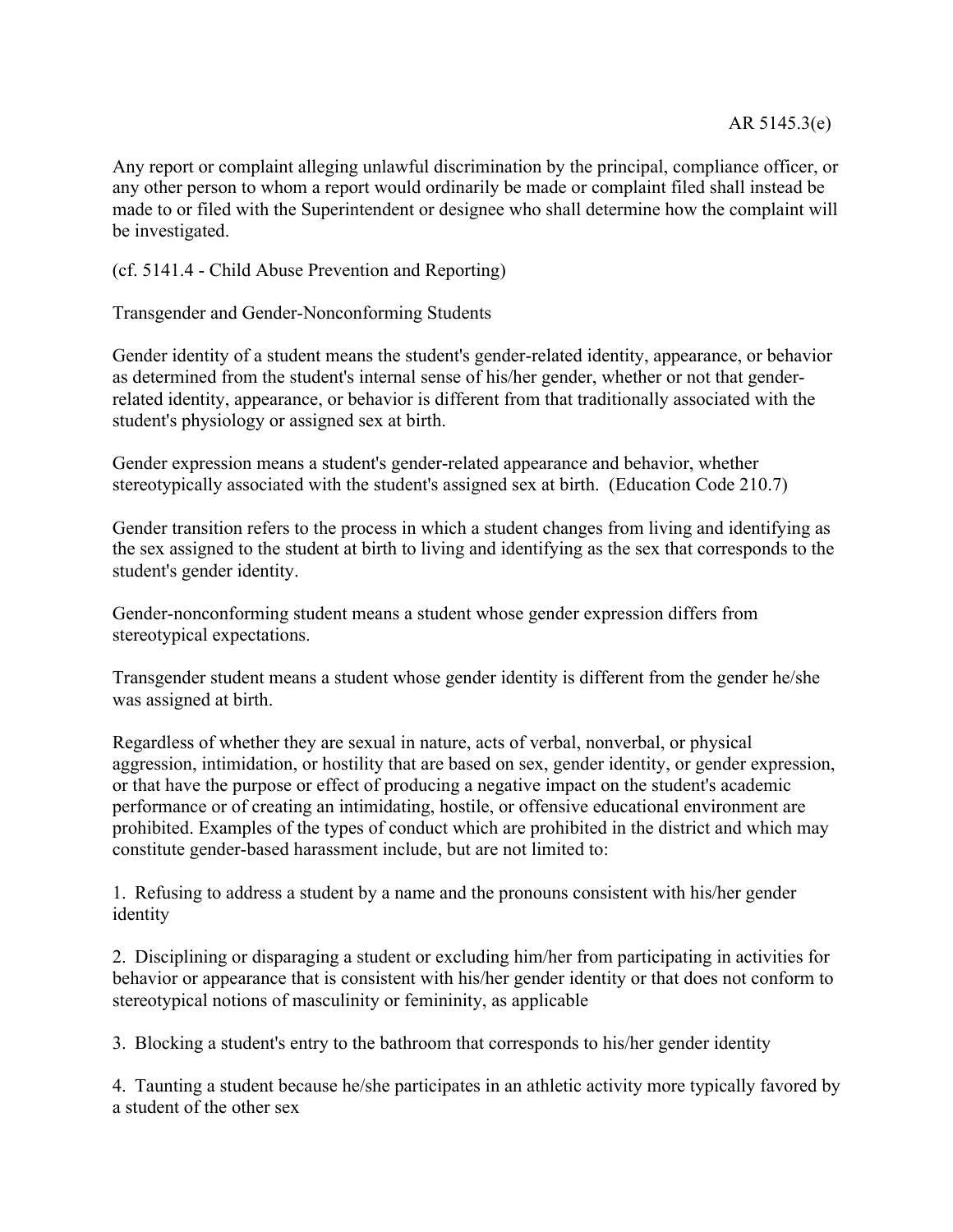## AR 5145.3(f) 5. Revealing a student's transgender status to individuals who do not have a legitimate need for the information, without the student's consent

6. Use of gender-specific slurs

7. Physical assault of a student motivated by hostility toward him/her because of his/her gender, gender identity, or gender expression

The district's uniform complaint procedures (AR 1312.3) shall be used to report and resolve complaints alleging discrimination against transgender and gender-nonconforming students.

Examples of bases for complaints include, but are not limited to, the above list, as well as improper rejection by the district of a student's asserted gender identity, denial of access to facilities that correspond with a student's gender identity, improper disclosure of a student's transgender status, discriminatory enforcement of a dress code, and other instances of genderbased harassment.

To ensure that transgender and gender-nonconforming students are afforded the same rights, benefits, and protections provided to all students by law and Board policy, the district shall address each situation on a case-by-case basis, in accordance with the following guidelines:

1. Right to privacy: A student's transgender or gender-nonconforming status is his/her private information and the district shall only disclose the information to others with the student's prior written consent, except when the disclosure is otherwise required by law or when the district has compelling evidence that disclosure is necessary to preserve the student's physical or mental well-being. In any case, the district shall only allow disclosure of a student's personally identifiable information to employees with a legitimate educational interest as determined by the district pursuant to 34 CFR 99.31. Any district employee to whom a student's transgender or gender-nonconforming status is disclosed shall keep the student's information confidential. When disclosure of a student's gender identity is made to a district employee by a student, the employee shall seek the student's permission to notify the compliance officer. If the student refuses to give permission, the employee shall keep the student's information confidential, unless he/she is required to disclose or report the student's information pursuant to this administrative regulation, and shall inform the student that honoring the student's request may limit the district's ability to meet the student's needs related to his/her status as a transgender or gender-nonconforming student. If the student permits the employee to notify the compliance officer, the employee shall do so within three school days.

As appropriate given the student's need for support, the compliance officer may discuss with the student any need to disclose the student's transgender or gender-nonconformity status or gender identity or gender expression to his/her parents/guardians and/or others, including other students, teacher(s), or other adults on campus. The district shall offer support services, such as counseling, to students who wish to inform their parents/guardians of their status and desire assistance in doing so.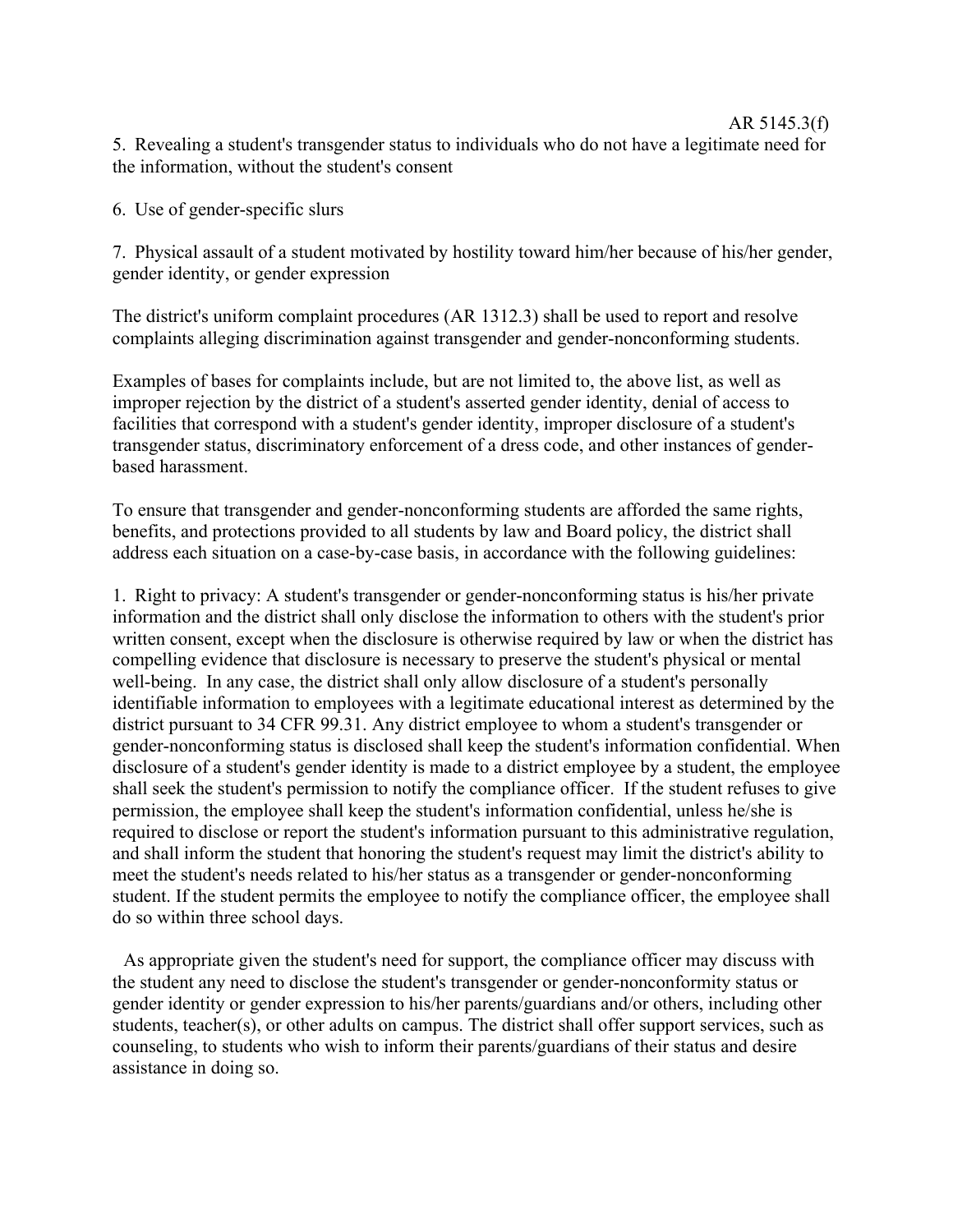(cf. 1340 - Access to District Records) (cf. 3580 - District Records)

2. Determining a Student's Gender Identity: The compliance officer shall accept the student's assertion of his/her gender identity and begin to treat the student consistent with his/her gender identity unless district personnel present a credible and supportable basis for believing that the student's assertion is for an improper purpose.

3. Addressing a Student's Transition Needs: The compliance officer shall arrange a meeting with the student and, if appropriate, his/her parents/guardians to identify and develop strategies for ensuring that the student's access to education programs and activities is maintained. The meeting shall discuss the transgender or gender-nonconforming student's rights and how those rights may affect and be affected by the rights of other students and shall address specific subjects related to the student's access to facilities and to academic or educational support programs, services, or activities, including, but not limited to, sports and other competitive endeavors. In addition, the compliance officer shall identify specific school site employee(s) to whom the student may report any problem related to his/her status as a transgender or gendernonconforming individual, so that prompt action could be taken to address it. Alternatively, if appropriate and desired by the student, the school may form a support team for the student that will meet periodically to assess whether the arrangements for the student are meeting his/her educational needs and providing equal access to programs and activities, educate appropriate staff about the student's transition, and serve as a resource to the student to better protect the student from gender-based discrimination.

4. Accessibility to Sex-Segregated Facilities, Programs, and Activities: When the district maintains sex-segregated facilities, such as restrooms and locker rooms, or offers sex-segregated programs and activities, such as physical education classes, intermural sports, and interscholastic athletic programs, students shall be permitted to access facilities and participate in programs and activities consistent with their gender identity. To address any student's privacy concerns in using sex-segregated facilities, the district shall offer available options such as a gender-neutral or single-use restroom or changing area, a bathroom stall with a door, an area in the locker room separated by a curtain or screen, access to a staff member's office, or use of the locker room before or after the other students. However, the district shall not require a student to utilize these options because he/she is transgender or gender-nonconforming. In addition, a student shall be permitted to participate in accordance with his/her gender identity in other circumstances where students are separated by gender, such as for class discussions, yearbook pictures, and field trips. A student's right to participate in a sex-segregated activity in accordance with his/her gender identity shall not render invalid or inapplicable any other eligibility rule established for participation in the activity.

- (cf. 6145 Extracurricular and Cocurricular Activities)
- (cf. 6145.2 Athletic Competition)
- (cf. 6153 School-Sponsored Trips)
- (cf. 7110 Facilities Master Plan)